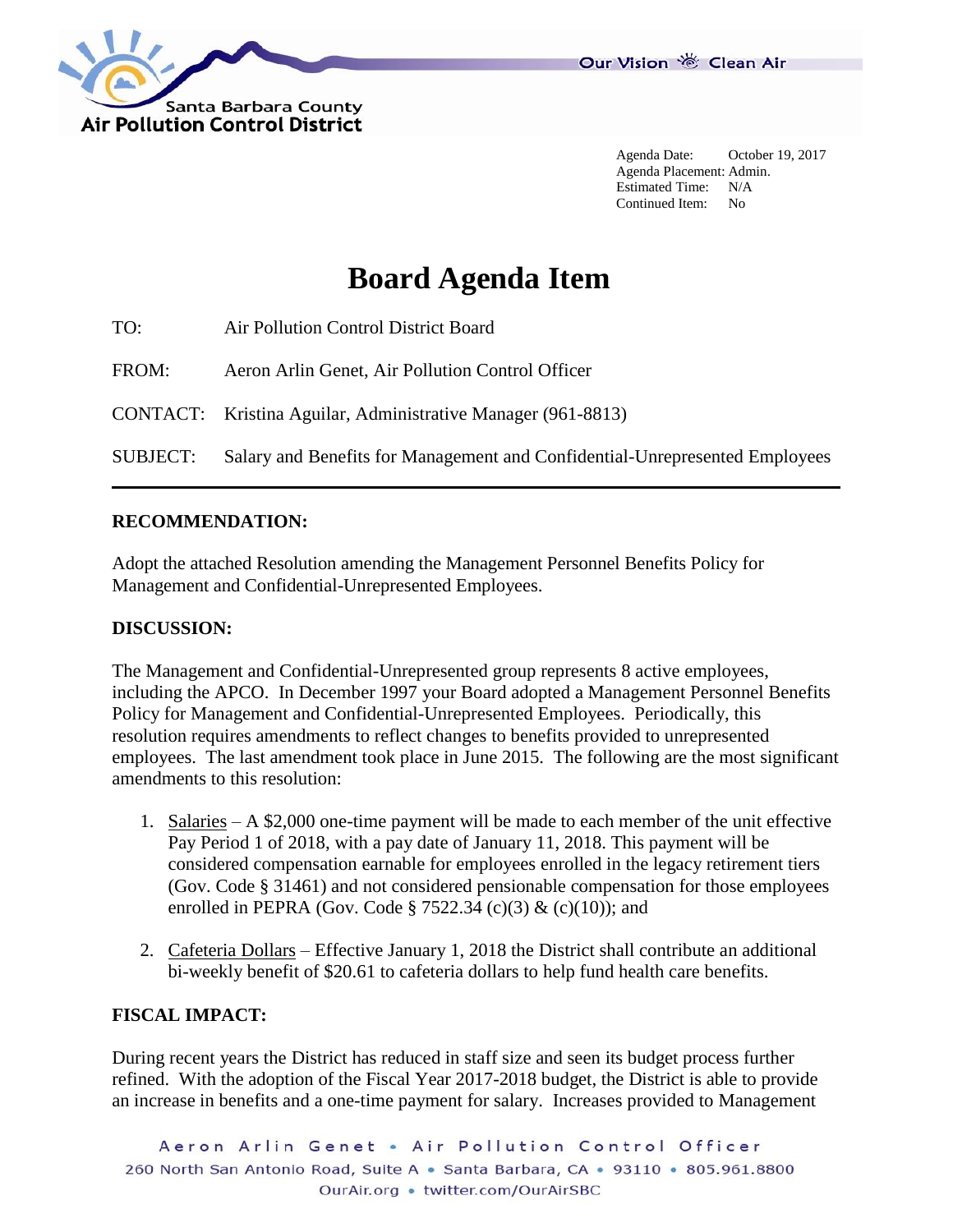and Confidential-Unrepresented employees are consistent with the parameters set by your Board. The below outlines the fiscal impact of these changes:

- 1. Providing an increase in the District cafeteria dollars for health benefits effective January 1, 2018 will have an impact for the 2017-2018 Fiscal Year of \$3,050, and then \$6,100 in subsequent Fiscal Years; and
- 2. Providing a \$2,000 one-time payment effective Pay Period 1 of 2018, with a pay date of January 11, 2018 will have an impact for the 2017-2018 Fiscal Year of \$16,000.

# **ATTACHMENT:**

- Management Benefits Resolution Amendment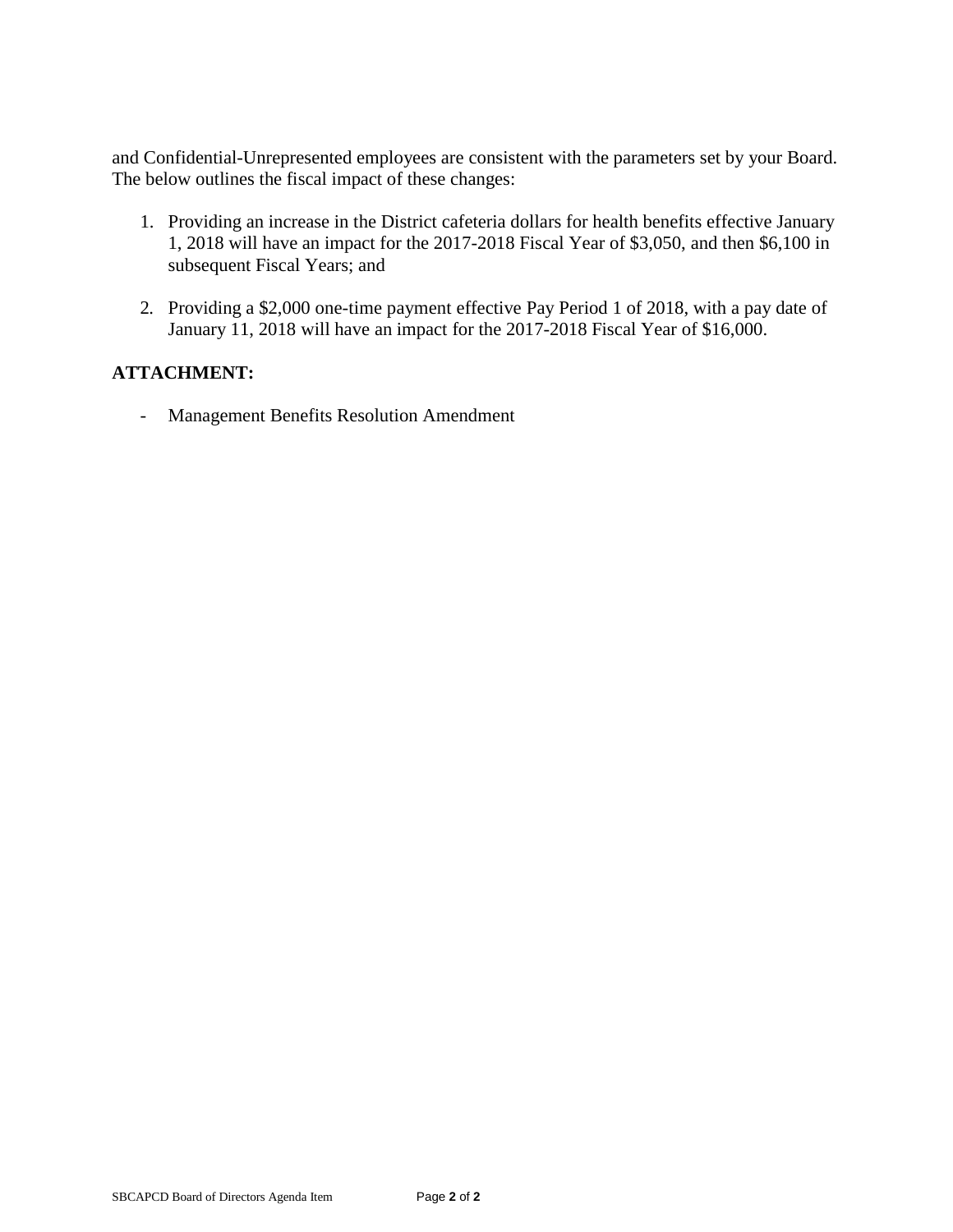### **RESOLUTION OF THE BOARD OF DIRECTORS OF**

## THE SANTA BARBARA COUNTY

#### AIR POLLUTION CONTROL DISTRICT

IN THE MATTER OF AMENDING THE MANAGEMENT PERSONNEL BENEFITS POLICY FOR MANAGEMENT AND CONFIDENTIAL-UNREPRESENTED **EMPLOYEES** 

APCD RESOLUTION NO.

## **RECITALS**

**WHEREAS**, the Board of Directors recognizes and values the work that Management and Confidential-Unrepresented employees do to assure efficient District operations and quality public service; and

**WHEREAS**, the Board of Directors recognizes the responsibilities inherent in Management and Confidential-Unrepresented employees and the extraordinary performance required of these employees; and

**WHEREAS, the Board of Directors desires to publish a Management Personnel Benefits** Policy whereby benefits to be afforded the Management and Confidential-Unrepresented employees are officially recognized by the Board of Directors; and

WHEREAS, APCD Resolution No. 13-13, as amended, sets forth the Management Personnel Benefits Policy Resolution for Management and Confidential-Unrepresented Employees; and

**WHEREAS, this Air Pollution Control District Board of Directors desires to amend this** Management Personnel Benefits Policy at this time;

#### NOW, THEREFORE, IT IS HEREBY RESOLVED, as follows:

1. Resolution No. 13-13, adopted on August 15, 2013, and as subsequently amended, is hereby amended as follows to add the below: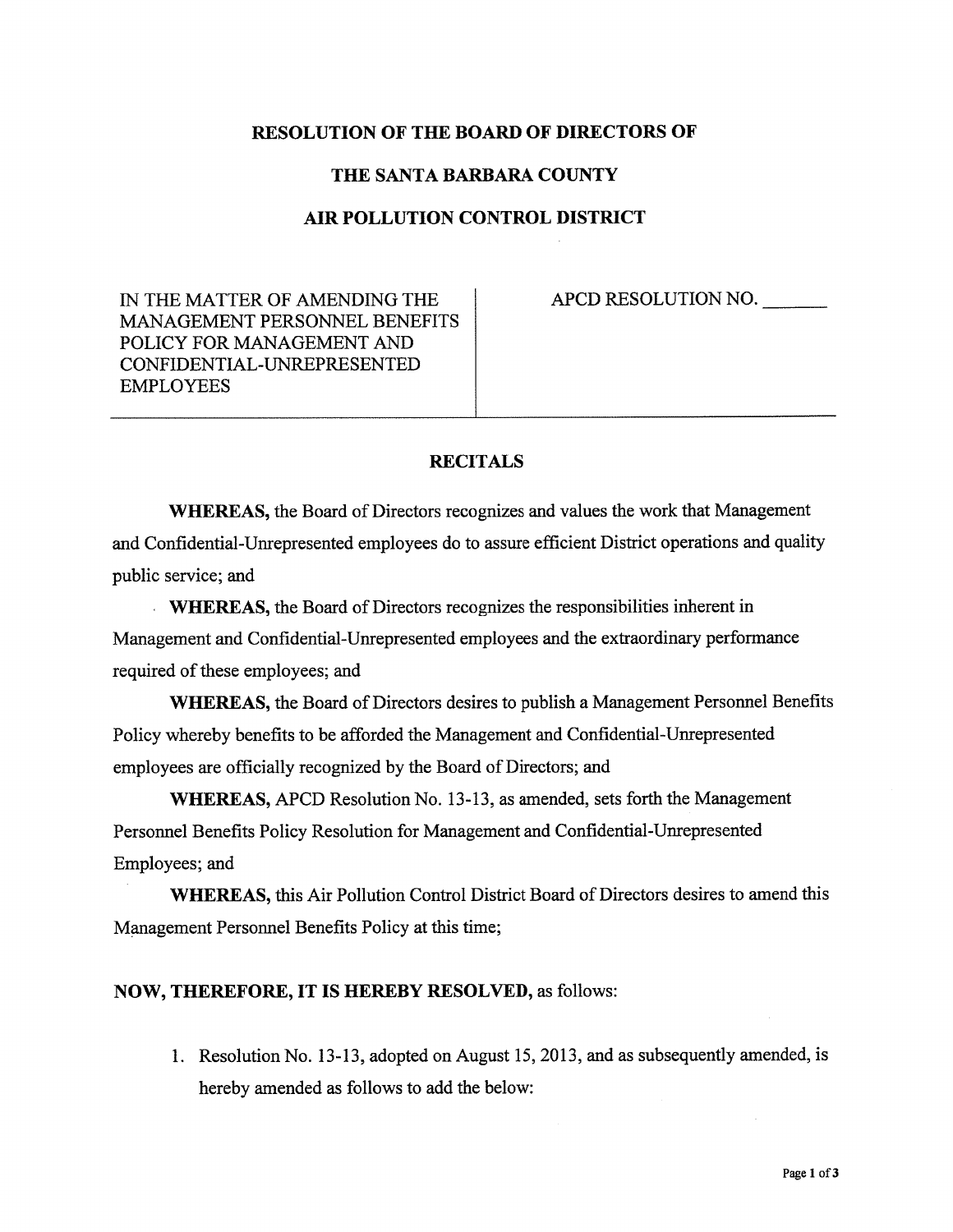APCD RESOLUTION AMENDING THE MANAGEMENT PERSONNEL BENEFITS POLICY FOR MANAGEMENT AND CONFIDENTIAL-UNREPRESENTED EMPLOYEES

## **SECTION 10. CAFETERIA DOLLARS**

C. Effective January 1, 2018 the District shall contribute an additional bi-weekly benefit of \$20.61 to help fund employee and dependent health insurance costs. This contribution is based on full-time employment; part-time employees shall receive a prorated contribution based on their percentage of full-time employment.

## **SECTION 21. ONE-TIME PAYMENT**

Effective Pay Period 1, 2018 (12/18/17 to 12/31/17), the District shall pay a one-time payment of \$2,000 paid to each full-time employee in units 32, 41 and 43.

- 2. Except as amended by this Resolution, Resolution No. 13-13, as amended, continues unchanged and in full force and effect.
- $\mathcal{U}$  $\overline{H}$  $\overline{H}$  $\mathcal{U}$  $\mathcal{U}$

 $\bar{z}$ 

 $\mathcal{U}$